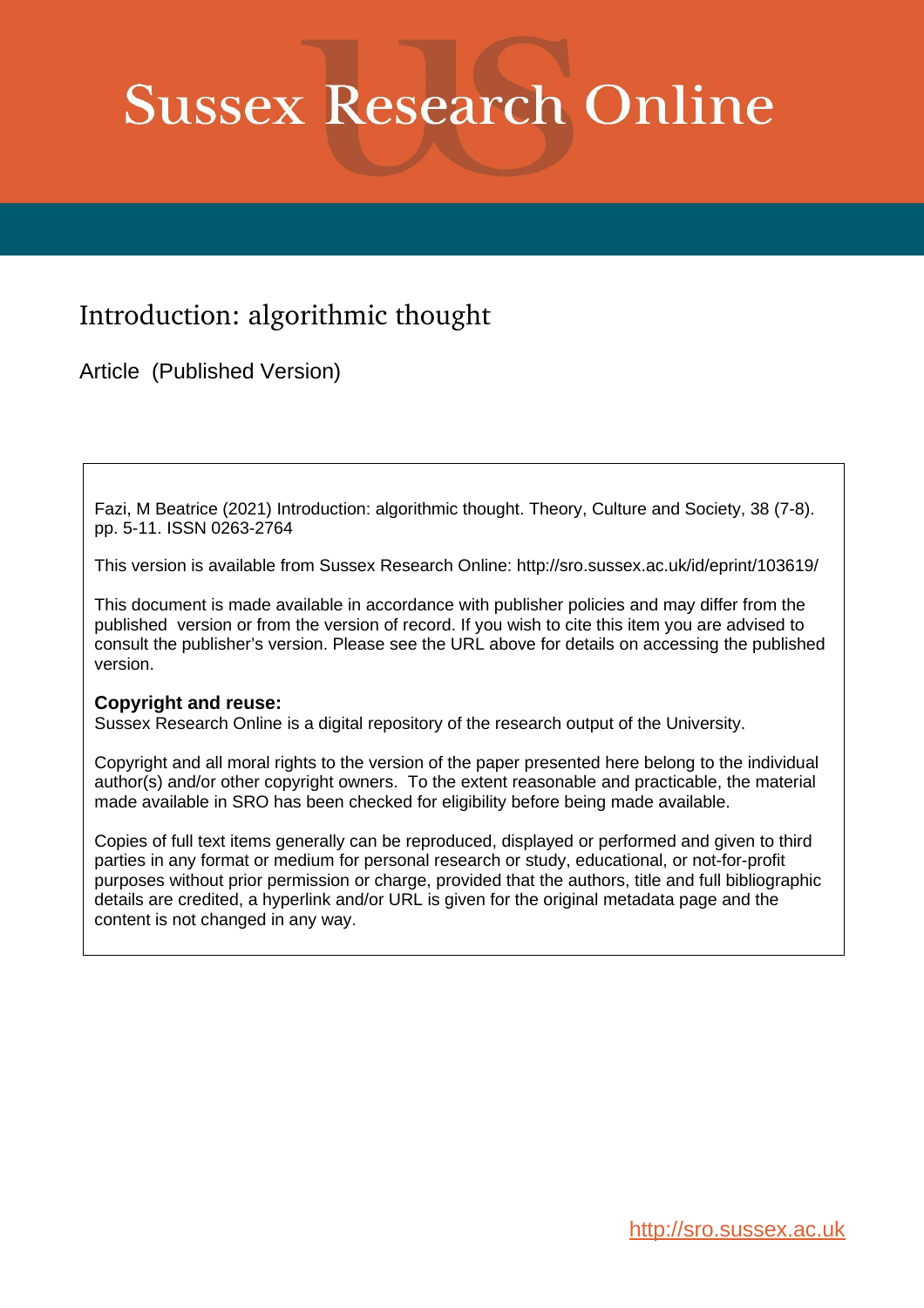*Special Section: Algorithmic Thought*

### **Introduction: Algorithmic Thought**

Theory Culture<sup>8</sup> Society

Theory, Culture & Society 2021, Vol. 38(7-8) 5–11 © The Author(s) 2021



DOI: 10.1177/02632764211054122 Article reuse guidelines: [sagepub.com/journals-permissions](https://uk.sagepub.com/en-gb/journals-permissions) [journals.sagepub.com/home/tcs](https://journals.sagepub.com/home/tcs)



**M. Beatrice Fazi**

University of Sussex

#### **Abstract**

This introduction to a special section on algorithmic thought provides a framework through which the articles in that collection can be contextualised and their individual contributions highlighted. Over the past decade, there has been a growing interest in artificial intelligence (AI). This special section reflects on this AI boom and its implications for studying what thinking is. Focusing on the algorithmic character of computing machines and the thinking that these machines might express, each of the special section's essays considers different dimensions of algorithmic thought, engaging with a diverse set of epistemological questions and issues.

#### **Keywords**

algorithm, artificial intelligence, cognition, computation, epistemology, technology, thinking

This special section of *Theory, Culture & Society* offers an exploratory examination of *algorithmic thought*. This examination is exploratory because there is much new knowledge to be discovered on this topic; developing this investigation also means advancing into uncharted territory. The aim of this exploration, however, is not strictly to map an area of study: the articles in this collection search for that space or occasion of thought that is produced or made possible by algorithmic operations, which are today most significantly instantiated by computing machinery.1 This special section will provide some answers regarding what algorithmic thought is or can be; one of its main goals, however, is to bring up more questions about this subject. The authors featured in this collection (Wolfgang Ernst, Luciana Parisi and myself, M. Beatrice Fazi) will move from different perspectives, bringing in their own long-term proposals.

If an algorithm is a finite sequence of well-defined steps to solve a problem, investigating the possibility of algorithmic thought means asking whether these step-by-step procedures for problem-solving can stand as a mode of thinking and, if they can, inquiring about what this mode of thinking accounts for. At the same time, positing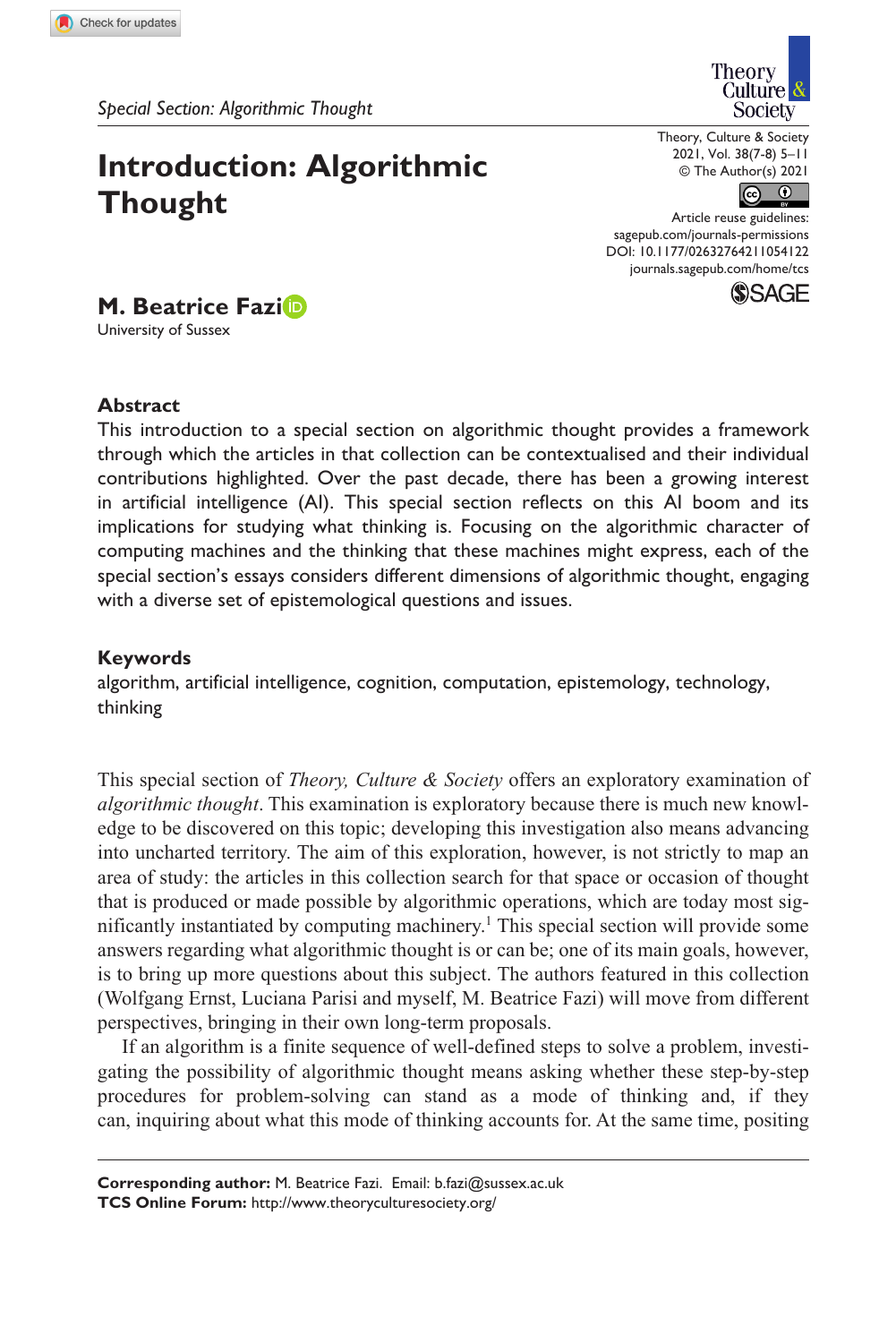algorithmic thought as an object of study – and thus accepting the possibility of such a construct – involves recognising algorithms (and the machines that implement them) as agents of thought or expressions of it. Although this recognition is partially predicated on a well-established isomorphism between computation and cognition, it is not limited to or uniquely based on it. To explain this important point, I situate this special section within the context of research on artificial intelligence (AI). This contextualisation allows me to describe the setting of this collection of articles and clarify the current state of the debates to which they contribute.

The phrase 'artificial intelligence' has been around since the 1950s; its origin story describes a 1956 workshop (the Dartmouth Summer Research Project on Artificial Intelligence, organised by the computer and cognitive scientist John McCarthy at Dartmouth College) as the occasion where this name was coined (see Moor, 2006). The evocative phrase has been a powerful publicity tool for what was then a new field of research and what today can boast a remarkable array of interdisciplinary inputs and outputs. However, although AI research is a broad area to be approached and appreciated alongside a rich background of concurrent contributing endeavours, 'artificial intelligence' as a name remains opaque, also because of the difficulty of agreeing on what the artificial creation of intelligence should do. Here, what has been called the 'AI effect' comes to mind. This describes artificial intelligence as a moving target: there are different formulations of the AI effect, but one of the most popular is through the adage attributed to the computer scientist Larry Tesler: 'AI is whatever hasn't been done yet' (see Hofstadter, 1980: 601). Interestingly, current AI developments in *machine learning* – a set of computational techniques automating analytic methods and, in whose study and application, the distinction between artificial intelligence, statistics and data science has been blurred – demonstrate the appeal of this motto. Thanks to the successes of machinelearning techniques, after a period of relative quiescence in both funding and interest, over the past ten years or so AI research has gained much popularity again, becoming an area of study whose concrete accomplishments are given much attention by academia, business, industry, government and the general public. A series of fortunate technical circumstances contributed to the present AI boom: the creation and availability of data have increased, while data storage has become easier and cheaper, computer processing power has kept exceeding previous limits and information can be more accurately classified. These technical circumstances can be summarised with a slogan: 'better computation and better data'. Together, they explain some of the latest tangible advances in the field and why, for instance, AI techniques that have been around for decades (e.g. artificial neural networks) have only recently found their most successful application yet (for example, in *deep learning*).

This AI renaissance is said to generate great value for individuals and society as a whole; the surrounding narratives, however, swing like a pendulum between self-congratulatory claims about a relentless race for innovation and admonitory reports about the existential risks of a future of machine supremacy and human obsolescence. As a way of surpassing the polarity of these utopian or dystopian accounts, historians emphasise that previous periods of enthusiasm and excitement in AI research have often been followed by lengthy stretches of disappointment, when the technology did not live up to the hype. Favourable seasons in public and private support for AI research have come and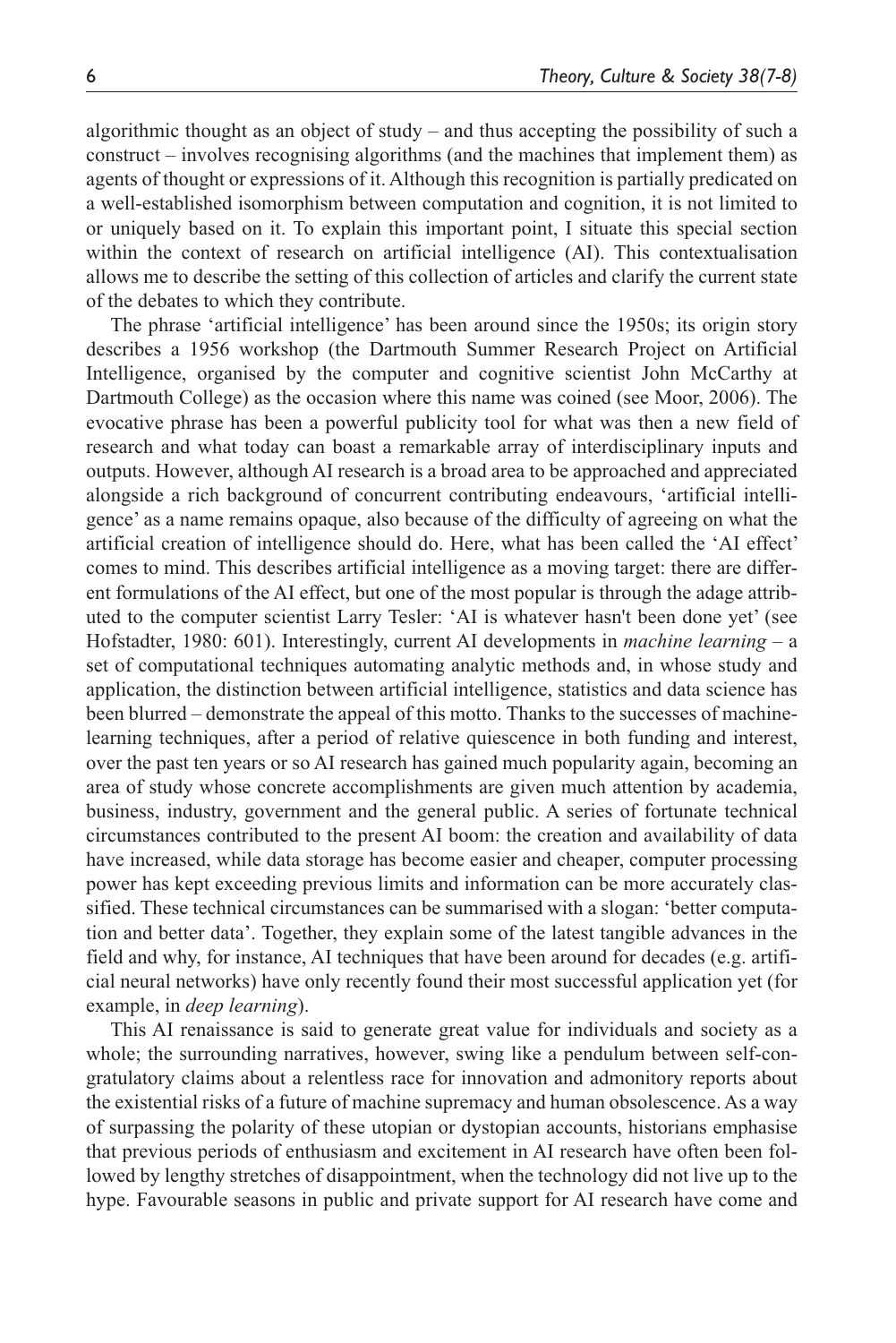gone in cyclical ways. Nonetheless, it is possible to contend that there is something specific to the present surge of interest in AI; this is a specificity that permits us to say that, this time, the technology will stick around, both in terms of its technical applications and its larger sociocultural implications. AI is everywhere today, and this is because computation is everywhere too. Media theory has long led the way in describing and assessing the 21st-century 'softwarization' (Manovich, 2013) of society and culture, whose contours are being shaped by the speeds and scales of what engineering and design call 'ubiquitous computing' (Weiser, 1993). The current AI boom has certainly been propelled by the swift success of certain computational techniques, which are, in turn, established on the cumulative achievements of other computational situations and conditions. Although the future of machine learning is unknown, the prospect that the demand in the AI domain will grow appears very likely because of the likelihood of the increasing scope and reach of computation in our contemporary world.

Because artificial intelligence is both a concept and practice that continues to reach more and more people and their everyday lives, it is important to stress that one of the greatest assets of AI as an area of research and development is its interdisciplinarity. If AI has survived the precariousness of cyclical spells of successes and failures, this is also because some of the core questions it addresses are questions shared by many contributing fields, such as psychology, philosophy, neuroscience, biology, robotics, computer science, linguistics and anthropology. These are questions about mind, agency, experience, knowledge, meaning, language, representation, perception and purpose – questions that endure but also evolve as the fields that address them endure and evolve too. The foundational aspect of these interdisciplinary questions is evident; because they are foundational, these are questions that cannot be easily compartmentalised, nor should they be. The 21st-century AI resurgence sees AI techniques being pragmatically used in a variety of scenarios, from healthcare to banking via urban planning; however, it has always been the case that different empirical outlooks and theoretical paradigms were part of the AI enterprise before the latter became mainstream. Government, business and industry (and the general public too) might like to think of AI as the crown jewel of science, technology, engineering and mathematics (that is, of the STEM disciplines); usefully, however, historical perspectives remind us that what is considered to be the founding paper of AI research – Alan Turing's article 'Computing Machinery and Intelligence' (Turing, 1950) – was published in *Mind*, a leading academic journal in philosophy. The present AI boom has not constrained this interdisciplinarity but expanded it, extending this kind of porous intellectual questioning upon which AI research thrives to new contributors and interlocutors. For example, and still within the realm of philosophy: traditionally philosophical investigations of artificial intelligence mostly originated from subfields close to cognitive science, such as philosophy of mind, language and logic. Today, however, AI is a topic of study for a much larger set of philosophical endeavours and agendas, such as those of aesthetics, hermeneutics, political theory and, of course, ethics, which has become a buzzword even among those who consider AI to be primarily a STEM concern.

The literature on AI is developing apace within the humanities. This growing body of research looks at the historical, social and cultural manifestation of artificial intelligence – at its political economies, epistemes and discourses. This stream of the literature also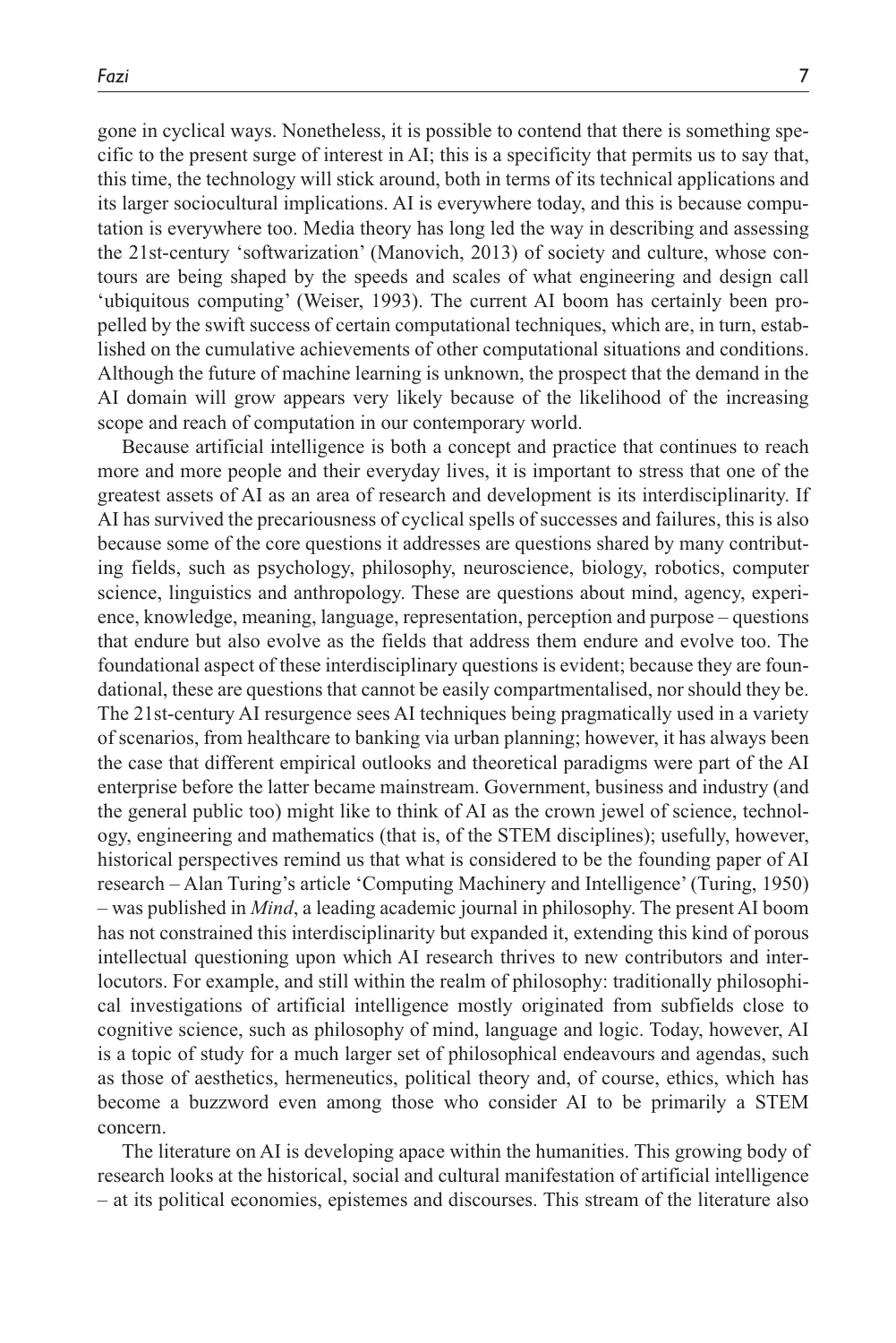searches for those ideological and material circumstances that are productive of the vision of a future of computational automation, trying to understand the challenges and stakes of such a future by doing what the humanities excel at: uncovering and evaluating conditions of possibility. Importantly, these humanities propositions listen and speak to cognitive science; nonetheless, they are external to the latter. Here I can explain a previous comment of mine: earlier, I said that exploring the intellectual possibility of algorithmic thought involves considering algorithms as agents or expressions of thought and that this consideration is in part – only in part – based on the well-established isomorphism between computation and cognition. I can now add that the story of establishing this isomorphism is the story of cognitive science itself. Cognitive science is an academic area that studies mind and intelligence and whose goals, remits, histories and intellectual puzzles often intersect with AI research. One of the central theses of cognitive science is that cognition should be understood in terms of representations in the mind and in terms of those computations that operate on these representations. Because the emerging humanities literature on artificial intelligence is born outside of cognitive science, it can sidestep this analogy between computation and cognition, providing AI research with different relations and traditions in the study of machine thinking, along with alternative terminologies, methods, research cultures and interests.

The set of articles that forms this special section offers this alternative entry point to AI research; these contributions are aware of and receptive to the principles and traditions of cognitive science, yet they are not bound to either of them, wanting instead to rework the role that the humanities (in the specific, media theory and philosophy of technology) can play in studying computation and technoscience. I can explain this alternative entry point to AI that the articles provide by first justifying my editorial choice of focusing on the expression 'algorithmic thought' rather than the more usual formulation 'artificial intelligence'. This choice also emphasises some of the aims and scopes of this special section: while this collection must be situated within the context of the contribution of the humanities to AI research, its attention to 'thought' rather than 'intelligence' and its consideration of the qualification 'algorithmic' rather than 'artificial' evidence some of the defining ways in which this humanities' tradition of work on thinking is mobilised and, at the same time, challenged.

*Cognition*, *reason* and *thought* are not synonymous, even though they are all used to refer to mental activity. While 'cognition' is a term that has been directly taken up by the natural and social sciences and largely employed to denote mental activities that lead to forms of knowledge or information processing, 'reason' and 'thought' feature in the vocabulary of the arts and humanities more prominently. 'Reason' and its cognate 'rationality' are generally employed in a narrower sense than 'thought': reason is the faculty of drawing logical inferences, whether deductively, inductively or abductively. 'Thought' is a much more protean term; it remains productively ambiguous within and beyond the humanities. Definitions of thought might derive from theories of thinking but also be informal and shaped by the uses of this word in colloquial speech or by competing individual or social notions of it. 'Thought', then, as the name for the act or an instance of thinking and the noun for what is in the mind: thought as an idea, an opinion, a cerebration, a deliberation, a conjecture, a concept and as the process of using or exercising the mind; what allows to represent, plan, interpret, judge, evaluate, predict, imagine, comprehend, remember, believe, explain and decide.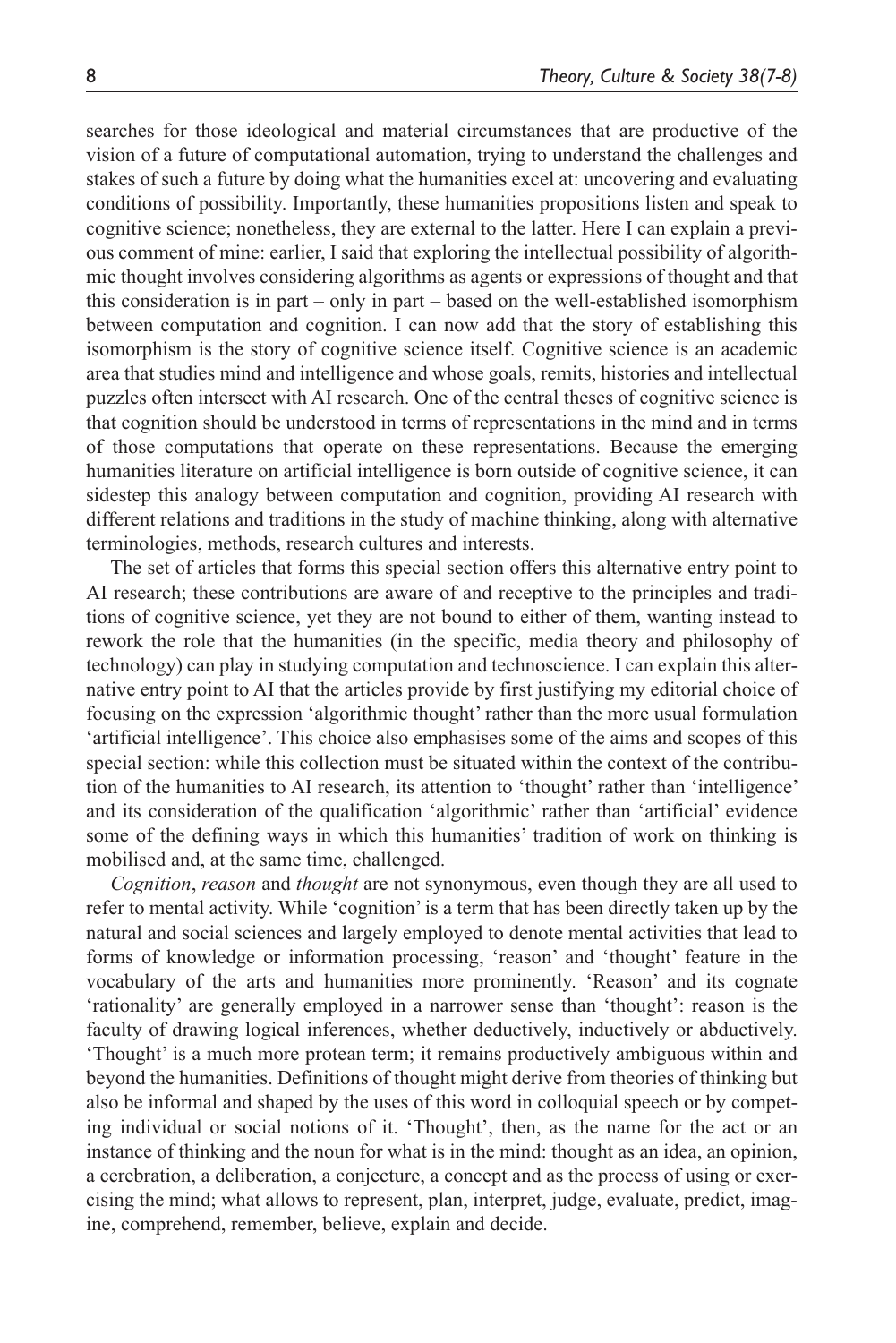Thought is what thinking does; thought is the result of the act of thinking. The striking circularity of these definitions is a testament to the complexity of thought but should not be seen as an obstacle to studying it. Precisely because there is no consensus on what is called thinking, we can create different images of it: some will be useful to describe what living beings do well, and some could depict what machines are good at. What are the events that can be said to be productive of this machine thought? If thought is assumed to be of an existential value to living beings, can it be distinctive – in its own, characteristic form – of the ontology of machines too? While asking these and related questions, it is useful to stress again that this special section marks this machine thought, to be investigated, as 'algorithmic': this is not the potential, possible thinking of any machine but the thinking of machines that are algorithmic because they are general-purpose devices programmed to carry out a set of logical operations automatically, according to well-defined rules. Algorithmic thought is the action or process of thinking in algorithmic terms. This aspect is significant because it helps us address the distinctiveness of how this machine that might think operates and then link the exploration of this distinctiveness to genealogies in the history of mathematics and formal reasoning that have attempted to put calculative procedures into such algorithmic terms. In this sense, studying algorithmic thought involves tapping into a long tradition of intellectual insights that have linked formalisation and axiomatisation to the longed-for discovery and mechanical exploitation of the rules for calculative thinking.

This special section argues for a revived, resolute attention to the algorithmic character of computing machines. An emphasis on the symbolic organisation and alphanumerical formulation of digital calculation and an understanding of the latter as actual mechanical operations are central to the three essays in this themed collection. These essays are considerably different in their approaches, aims and arguments; there is also unity, however, and this is to be found precisely in the algorithmic, which serves as the common starting ground for these three different explorations of computation and its thinking procedures. Because computing machines are addressed in their algorithmic formulation, computation is productively engaged with in terms of *logos*: this is notoriously a difficult concept of ancient Greek origin, which I am using here to stress how this special section never loses sight of the logico-mathematical inception of computing – as a method, as a theory and as a practice.

Each paper in this special section explores a different perspective on computational logos. Although the logico-mathematical character of computation is the starting ground for these ventures, it does not, however, dictate their end point: the logico-mathematical foundation of computing shapes computation as a method, theory and practice, but the operations of algorithms, in their actual effect, construct what logos can be in a computational context. Here is then how the work on thinking found in the humanities is both mobilised and challenged by the study of algorithmic thought that this special section proposes. This collection is born within the humanities but also problematises that dismissal of calculation that is often produced and iterated by the humanities against that old foe of theirs: instrumentality. The three articles offer different responses to this common dismissal, but they all share the unifying contention that the instrumentality of computational technology needs to be engaged with – both critically and speculatively – if we are to understand what algorithmic thought can be.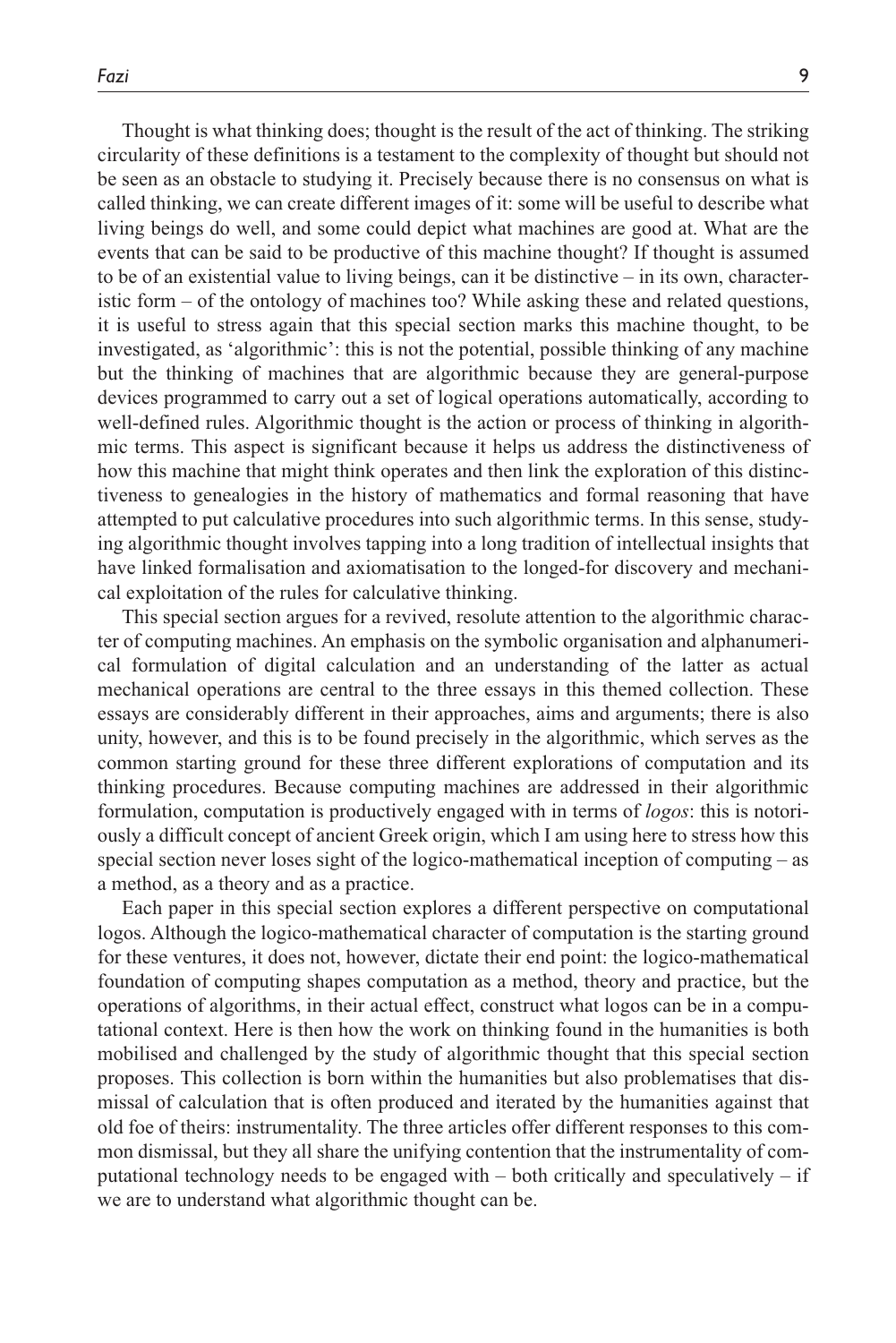For Wolfgang Ernst, computational logos should not be detached from its technical implementation. In his article for this special section, 'Existing in Discrete States: On the Techno-Aesthetics of Algorithmic Being-in-Time', Ernst coins the neologism 'techno*lógos'* to emphasise the material medium of computing – the materiality of the computational artefact that turns the abstract algorithm into a temporal event. This temporality is the condition of computing itself; radical media archaeology is the method proposed to analyse such a temporal condition of technological configurations and their effects. According to Ernst's proposition, techno*lógos* needs to be revealed, disclosed or brought forth by media archaeology. If there is thinking in the algorithmic or if algorithms can be said to think, this capacity manifests via the execution and implementation of the technomathematical process that an algorithm is onto a material substratum. This hypothesis reminds us of the 'embodied mind' thesis developed within cognitive science; Ernst refers to this in his article, though the epistemic agency that he describes is to be situated within the technological processuality of an artefact, not in its prosthetic association with a biological referent.

A study of algorithms as actual computation is also proposed in Luciana Parisi's contribution, 'Interactive Computation and Artificial Epistemologies'. The article describes algorithms as dynamic, pragmatic procedures, stressing how the symbolic order of computation might intertwine with material practices through interactive processes of meaning-making. The essay reflects on how the development of modern computing ended claims about the universality of mathematical formalism; it asks whether a speculative consideration of algorithmic thought can challenge the biocentric understanding of thinking that is implicit in the colonial and capitalist legacies of technoscientific epistemology. Drawing on Sylvia Wynter's work on the sociogenic principle and Gilbert Simondon's notion of technical mentality, Parisi explores ludics (which was proposed by the logician Jean-Yves Girard) to consider the socio-techno-genetic strategies of algorithms and the potential of the latter to overturn or debunk racialised and gendered categories of thought. Ludics approaches formalism as an interactive logic of rules, and Parisi works with that approach to understand algorithms as acts capable of intervening in the semiotic orders of knowledge.

Finally, my own article in this special section, 'Beyond Human: Deep Learning, Explainability and Representation', examines computational procedures that transcend the epistemic boundaries of human cognitive representation. Deep learning is my case study; these AI techniques have generated much interest thanks to their technical accomplishments but also because the knowledge that they produce remains partially implicit and in need of human interpretation. Reflecting on the philosophical implications of this black-box character of deep learning, I address the question of explainability in AI, which I consider in order to unfold a study of algorithmic thought that focuses on the incommensurability between human and machine modes of abstracting. The concept of incommensurability was independently proposed in 1962 by the philosophers of science Thomas Kuhn and Paul Feyerabend to discuss the possibility of theory comparison. I draw from those debates and argue that explainability in AI is a communicational and representational issue, as well as a translation failure. Here the question of computational logos comes to the fore as I describe these deep-learning systems as being both within and beyond logos: they are logical because they are computational but also a-logical